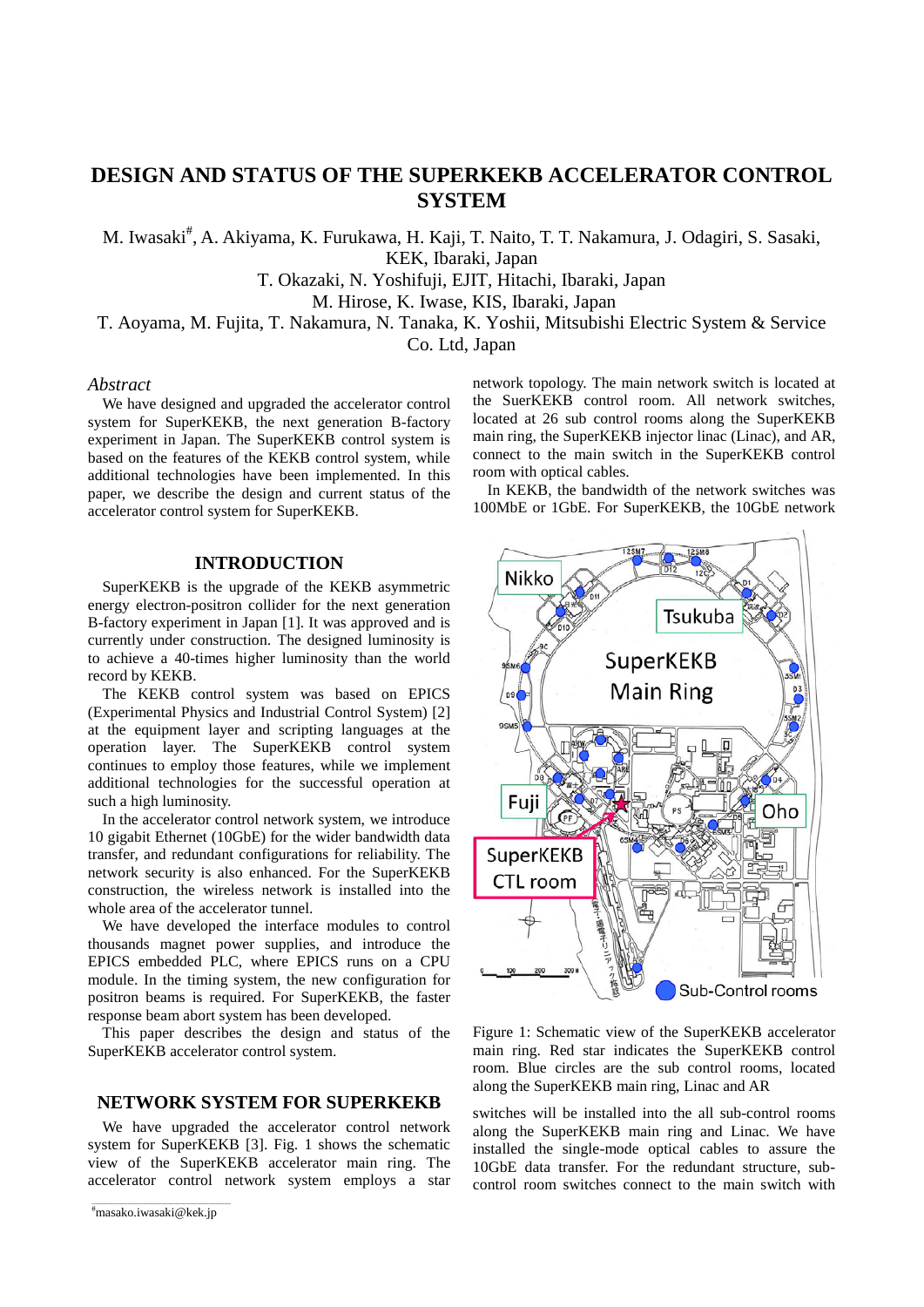two lines each, and form the active-standby configuration. The 10GbE network switches will be installed within this JFY.

## *VLAN segmentation for SuperKEKB*

Since EPICS, which is used as the main software to control the accelerator for KEKB and SuperKEKB, uses the UDP broadcast to make communication between Operator Interfaces (OPIs) and Input/Output Controllers (IOCs), there are many UDP broadcast packets in the accelerator control network.

In SuperKEKB, the number of the controlled devices, which have the Ethernet interface to connect with the IOCs, increases, and these devices also receive the UDP broadcasts. Several devices cannot properly operate under the high rate UDP broadcast environment.

To prevent such UDP broadcast effects, we apply the VLAN-based network segmentation to the SuperKEKB control network. Here IOCs and the accelerator components with Ethernet interfaces are in the different VLANs. We have tested the VLAN segmentation, and confirmed that the device with an Ethernet interface in the different VLAN operates properly.

# *Network reconfiguration to connect with the KEK network*

For SuperKEKB, we reconfigure the network design as shown in Fig.2, to enhance the reliability and security of



Figure 2: New configuration for the SuperKEKB accelerator control network and the KEK network connection.

the network. In KEKB, there were many computers connecting to both KEK and KEKB-accelerator-control networks. For SuperKEKB, all computers in the accelerator control network do not connect to the KEK network. We also change the account system, and the only SuperKEKB collaborators logged into the computers in the accelerator control network. This summer, we changed and applied the new network configuration.

### *Installation of the wireless LAN system into the accelerator*

It is important to provide the convenient network environment for the efficient accelerator construction and maintenance of it. We install the new wireless network system based on the Leaky Coaxial (LCX) cable antennas and collinear antennas into the SuperKEKB accelerator tunnel.

The 16 20D-type 125m-length-LCX antennas, 2000m length in total, are installed into the 4 arc sections, and 16 collinear antennas are installed into the 4 linear sections covering 1000m length area.

For SuperKEKB, we have selected the LCX and collinear antennas which have good radiation hardness of more than 1MGy. Fig. 3 shows the installed LCX antenna into the SuperKEKB arc section. As shown in the figure, all access points, as well as PoE modems for power supply in the tunnel are installed within the lead boxes.



Figure 3: An access point and a 125m length LCX antenna installed at the SuperKEKB arc section. The access point is located in a lead box.

After the installation, we tested the wireless LAN system. We obtain the good performance of about 18Mbps effective transmission rate in the whole area of the SuperKEKB tunnel. In addition to the 32 access points installed in the SuperKEKB main ring, we also install the access points into AR, Linac, SuperKEKB sub control rooms, and power equipment rooms at the power equipment buildings. Total 70 new access points are controlled by an access-point controller.

# **SOFTWARE AND HARDWARE INTERFACE FOR SUPERKEKB**

For KEKB and SuperKEKB, EPICS is used as the main software to control the accelerator at the equipment layer.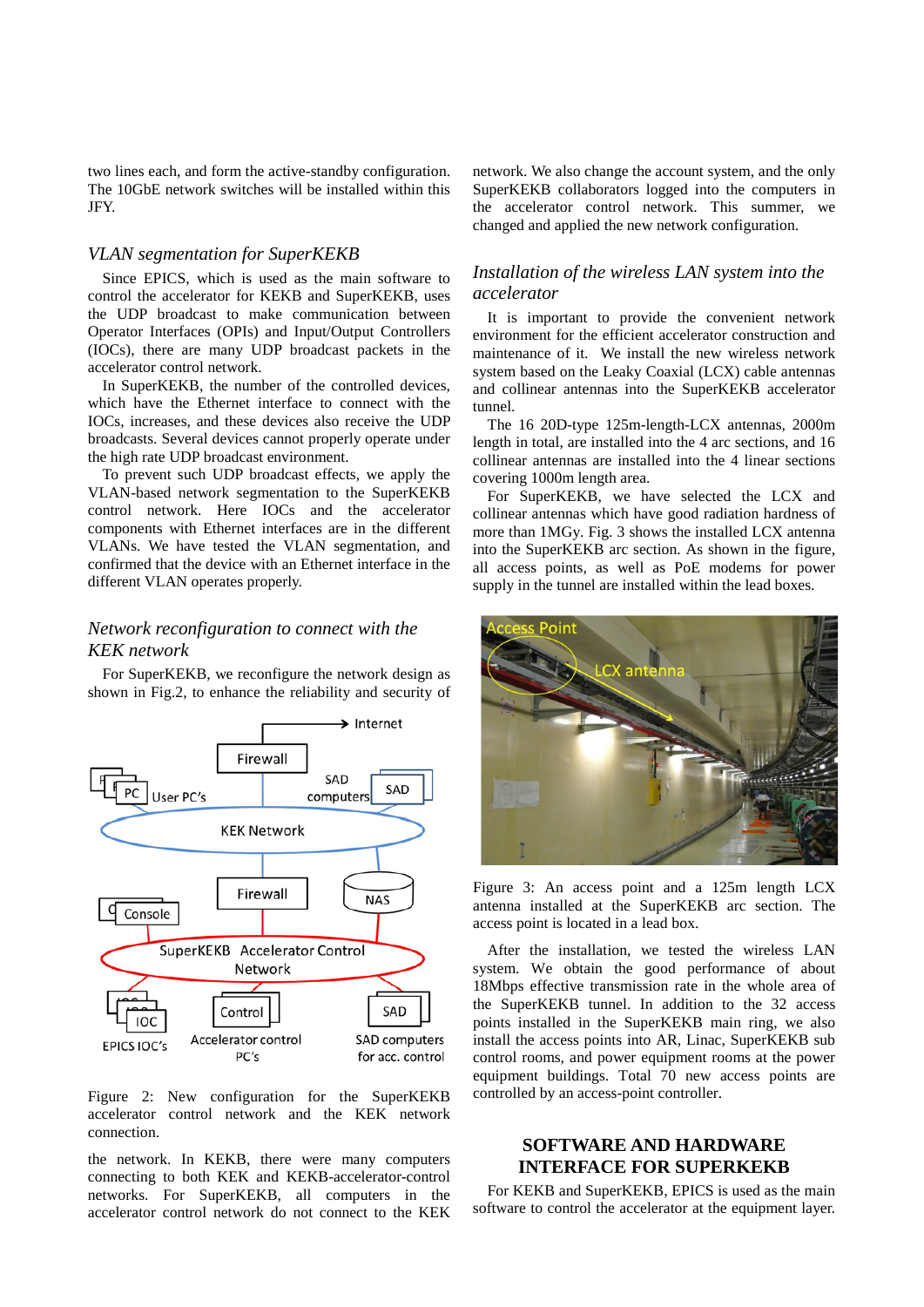The EPICS framework consists of the Operator Interfaces (OPIs) and the Input/Output Controllers (IOCs). In KEKB, our system was constructed with the EPICS base version 3.13. For SuperKEKB, we're going to update to the version 3.14, however there still remain IOCs which are based on the EPICS base v3.13. For the operation layer, several script language of SAD script, python are used.

In KEKB, VME single board computers with VxWorks are mainly used as IOCs. For SuperKEKB, as well as the VME/VxWorks, the PLC (programmable logic controller) with a CPU module where Linux is running, and the Linux PC are also used as IOCs. Fig.4 shows the picture



Figure 4: Picture of the PLC modules for the beam collimator controller.

of the PLC modules for the beam mask controller. In the CPU module (Yokogawa F3RP61), Linux is running, and we install EPICS into the CPU module to control the PLC. For SuperKEKB, the F3RP61 module is used to control the many devices of, for example, the vacuum system, LLRF, the automatic calibration subsystem for the largetype-magnet power supply, and beam collimators [4].

There are many kinds of fieldbus in SuperKEKB



Figure 5: Prototype of the PSICM (Power Supply Interface Controller Module), used for the magnet power supply control for SuperKEKB.

accelerator components, such as Ethernet, GP-IB, serial, VXI/MXI for BPM, ARCNET for magnet power supply, and CAMAC. For the magnet-power-supply control, we have developed the interface module [5]. Fig.5 shows the picture of the prototype PSICM (Power Supply Interface Controller Module) for SuperKEKB. The new PSICM has features of the faster data transfer rate of 10Mbps or 5Mbps (2.5Mbps in KEKB), 32-bit data handling to support the 24, 20, or 18-bit resolution DAC (previous PSICM supports 16-bit only), and redundant timingsignal inputs.

### *Data Archiving System*

In KEKB, we have used KBLog as a data archiving system. In SuperKEKB, we continue to use the KBLog, as a primary data archiving system which is the file based logging system. In addition, as the second option, the new data archiving system based on the CSS [6] (Control System Studio) Archiver is also used. The CSS is originally developed at DESY, and has many general software components for the device control. CSS-based Archiver is one of the CSS tools, which collects data using the EPICS Channel Access protocol, and stores the data to the backend relational database system. Here we use PostgreSQL for the database system. The database can be directly accessed with CSS, and the CSS installed users PCs can be remotely access to the database for the real-time, historical, or trend data monitoring.

Currently, the CSS Archiver with the PotgreSQL backend database is running on our system. It collects the vacuum system data and the cryogenic data for the final focusing superconducting magnet system, and works without problem so far.

Since CSS provides many tools, we also consider the alarm system with CSS for SuperKEKB.

### **TIMING SYSTEM FOR SUPERKEKB**

In SuperKEKB, we construct the positron Damping Ring (DR) to produce the lower emittance beams. The KEKB timing system is based on a frequency divider/multiply and a digital delay technique. Since the KEKB ring RF (508.887MHz) is not a divisor of the Linac RF (2856 MHz), both of the KEKB ring and the Linac frequencies are locked with a common divisor frequency (10.385 MHz = 96ns cycle), which determines the injection timing. For the SuperKEKB positron injection, the injection timing of 96ns cycle for KEKB becomes 11.34 ms, because of the properties of DR, if we use the similar configuration as KEKB [7].

 Instead of this, we have developed the new timing system, which generates the injection timing signals. Fig.6 shows the layout of the event timing system located at the Linac main trigger station for the SuperKEKB positron injection. The system consists with two layers of event generators (EVGs). As EVG detects the external trigger, EVG generates and sends the timing signal to the